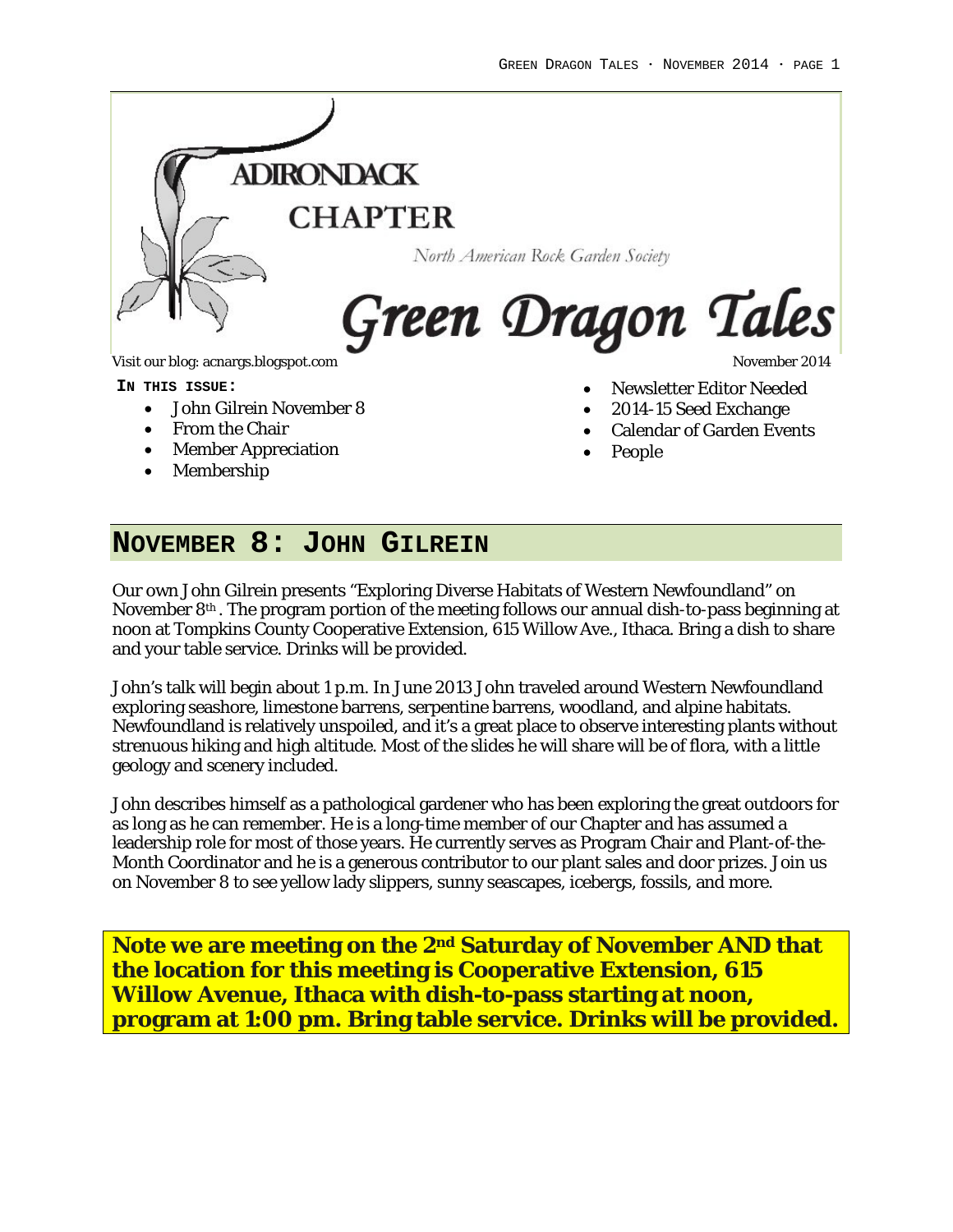$\overline{a}$ 

## **FROM THE CHAIR**

### *Carol Eichler*

For the sake of expediency I apologize right off the bat for the brevity of this month's newsletter. It wasn't until I looked at the calendar that I realized we have an unusually short period of time between the October and November meetings. That's because 1) we move our November meeting up to the 2nd week-end of November, to avoid conflicting with Thanksgiving and pre-Thanksgiving plans; and 2) the 2<sup>nd</sup> week-end of November occurs unusually early this year because the 1st of the month falls on Saturday.

Our November meeting is especially nice because we gather at noon for a dish-to-pass lunch before commencing our speaker presentation. It gives us more time to socialize and share our garden successes, failures, questions, and sometimes even a few answers! Plus the food is always excellent!

Following lunch at approximately 1 p.m. we'll hold a very brief annual meeting as required by our bylaws. Since I can't think of any business to conduct, essentially it means calling a meeting to order and then calling for a motion to adjourn. Besides, I can't wait to hear more about John's trip to Newfoundland – a country truly after a rock gardener's heart with it's a rugged landscape – and to see his photographs. Some of the plants we may even be able to grow here. A slide show may be the next best thing to going there and for now I'll have to be content with this secondbest choice.

Please join us. I look forward to seeing you there! **Carol**

P.S. The November meeting is also our last general membership meeting of the year. We take a winter hiatus until February 21st (back to the 3<sup>rd</sup> Saturday) at 1 p.m. to be exact hopefully back at our usual Whetzel Room location. Our program will be Members' Share.

### **MEMBER APPRECIATION: MYSTERY PLANTS**

### *Carol Eichler*

The Chapter has had a good year, a very good year in fact. We're maintaining our membership numbers and acquiring some new members every year. Our plant sales were quite successful as well. Attendance at our meetings has been consistently high and the speakers have been of high quality. Our day trip to Cazenovia gardens was also well attended.

Our success is due to all of you, our members, for the many ways in which you contribute – from donating plants to buying plants to participating in our programs and other activities. So to show our appreciation the Board has made the decision to offer a member appreciation gift to any member who attends the November meeting. All I will say here is that it will be something wonderful to plant in your garden. You'll just have to attend to find out what we are giving away.

### **MEMBERSHIP: TIME TO RENEW FOR 2015**

Mary Stauble

The ACNARGS membership year runs the calendar year. So, unless you're a lifetime member (and we do have a few of those), your 2015 membership is due soon (Individual@\$10, Household@\$15, Business with business card listing@\$25).

While it's true that our meetings are free and open to everyone, there are advantages to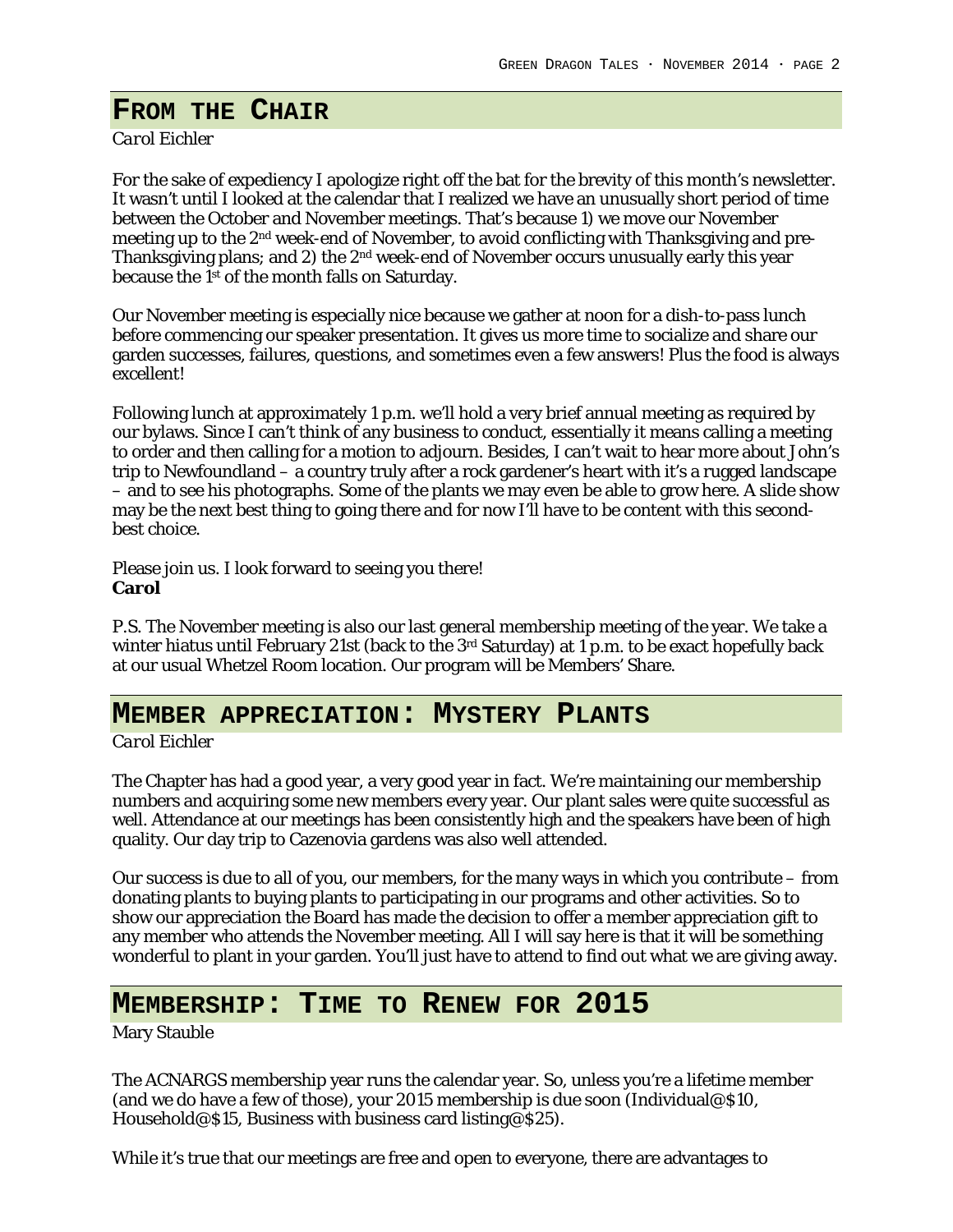becoming a member: our members-only plants-of-the-month at discounted prices, 25% discount on May plant sale purchases, participating in the members-only plant sale in August and participating in the April members-only seedling exchange to name four – any one of which can easily recoup the cost of your dues.

Plus, you become part of our network of eclectic gardeners eager to become better ones. So why delay? Print and complete the 2015 Membership form here (**<http://www.acnargs.org/join.pdf>**). Questions? Contact Mary at **[mes2@cornell.edu](mailto:mes2@cornell.edu)**. Membership forms will also be available at the November meeting.

# **FEBRUARY 21ST MEMBERS'SHARE PROGRAM: HEADS UP**

Our first program meeting of 2015 will be a return by request of our Members' Share Presentations. Do you have any photos from your garden (or other people's gardens) or photos from your travels that you may want to share? We hope so! We want to see them whether it's a favorite plant in bloom, a garden that inspired you, or a beautiful natural area you visited (and these are just some suggestions). The winter months are a great time to pull some of your electronic photos together. Don't use a digital camera? Why not create a poster of prints? All are welcome.

We've asked Craig to coordinate the photo submissions. Let him know by Feb. 1st if you have photos to share and he can connect with you about how best to format and send them to him. Knowing who's participating will also help with planning the time allotment for the program – no more than 5-10 minutes per person, please. That said, the more the merrier! A reminder will be included in the next newsletter, which you should look for in your Inbox in mid-January.

## **NEWSLETTER EDITOR NEEDED…STILL**

*Carol Eichler*

In spite of the notice in the last two newsletters and announcements at our meetings too, we are still in search of a newsletter editor starting with our January/February 2015 issue. Want to know what it entails? Contact Kathy Purdy or Carol Eichler (who has been filling in since Kathy's resignation).

One thing I didn't mention before is that as Editor you become a de facto member of the ACNARGS Board of "Responsible People." As a Board we meet once a year, usually in January, to make plans for the year ahead. The rest of the year we communicate by emails with the expectation that each of us will follow through on the commitments we made. Remarkably the system works because we have such a great group of volunteers.

Feel you have more computer skills than gardening skills to offer? Then, compiling the newsletter may be the ideal way for you to contribute to our Chapter. And your contribution will be most appreciated.

## **SEED DISTRIBUTION IS COMING IN DECEMBER**

*Carol Eichler*

Our Chapter has agreed to help with Phase II of this year's NARGS Seed Exchange, which involves dividing and re-packaging the donated seeds. Since we do not know when the materials will be sent to us, we do not as yet have dates scheduled for our work sessions/parties. We do know this phase needs to take place in December and that we'll likely schedule the sessions over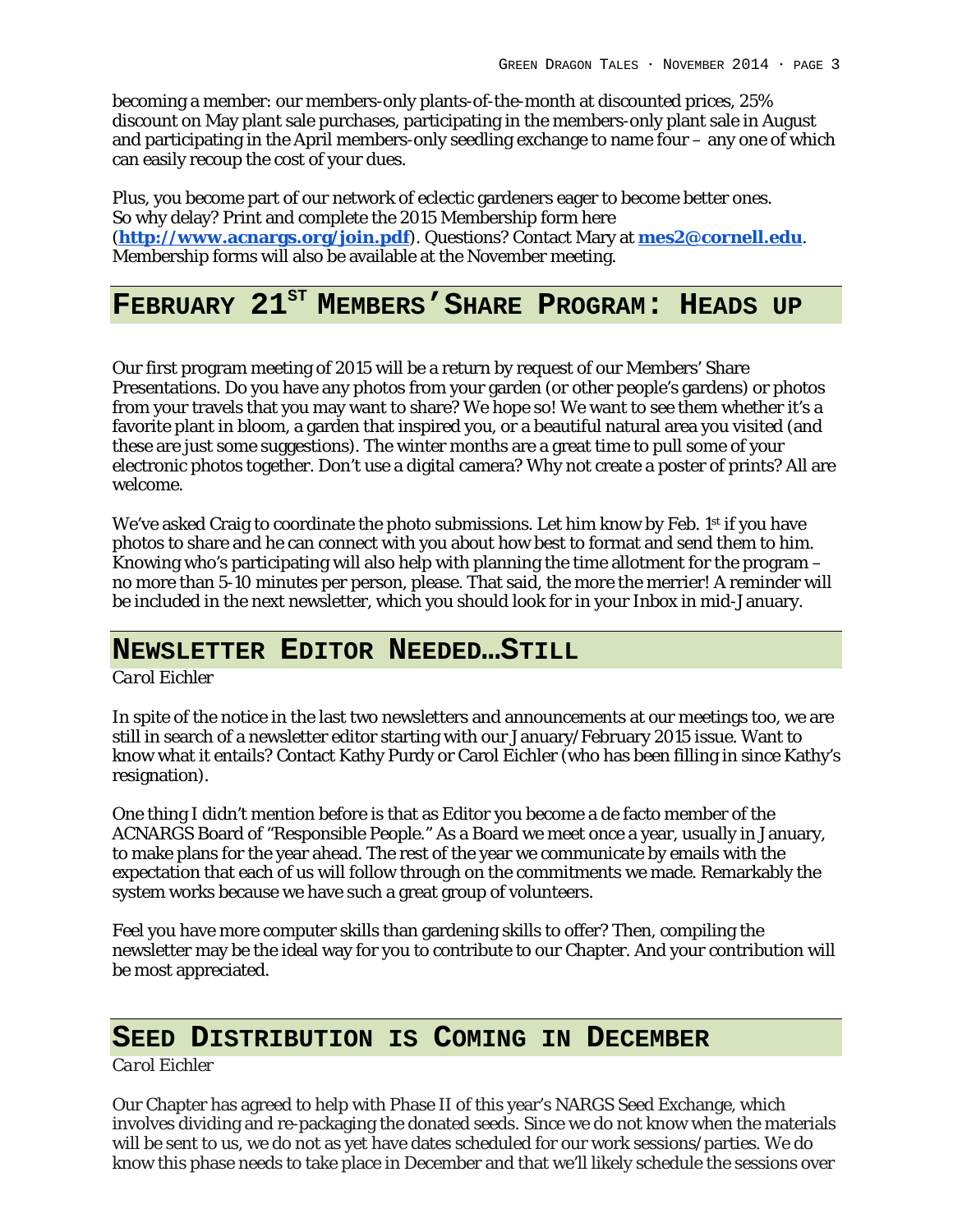2 week-ends. You can expect us to send out specific information as soon as we have it. Thank you to everyone who has already signed up to help. We'll circulate the sign-up sheet again at our November meeting.

I am looking for someone in the Chapter to step up as Coordinator this year. Basically, the Coordinator is responsible for receiving the seed, providing temporary storage (3-4 smallish boxes), scheduling work sessions (reserving a work space, collecting sign-ups, etc.), notifying everyone about time and place for the work sessions, and lastly, sending the packaged seed onto the distribution phase on schedule.

This is a short-term commitment requiring minimal time and it's a great way to support our Chapter! Plus National offers very detailed instructions so nothing is left to guesswork. Please contact Carol Eichler.

## **UPCOMING ACNARGS PROGRAMS**

*Mark your calendars! Unless otherwise specified, all local events start with a brown bag lunch at noon with the program following at 1 pm, and take place at the Whetzel Room, 404 Plant Science Building, Cornell University, Ithaca, NY.*

**November 8:** John Gilrein, "Exploring Diverse Habitats of Western Newfoundland;" Dish-to-Pass starts at noon, Annual Meeting and talk begins at approximately 1 p.m. at Tompkins County Cooperative Extension, 615 Willow Av, Ithaca, NY

**December dates TBD:** Seed packaging session(s): sign-up at Oct. and Nov. meetings **January 1:** 2015 ACNARGS memberships must be renewed for the calendar year **February 21:** Members' Share; see article in this newsletter; more information will be forthcoming in the Jan/Feb newsletter

Details as we learn them will be included in future newsletters, our blog, **[acnargs.blogspot.com](http://acnargs.blogspot.com/)**, and our Facebook page, **[http://www.facebook.com/acnargs](http://acnargs.blogspot.com/)**.

#### **CALENDAR OF GARDEN EVENTS**

**Nov. 10 - Nov. 22:** 3rd Annual Leaf Swap and Compost Giveaway, at Tompkins County Cooperative Extension

**Nov. 12:** An Introduction to Classical Bonsai Art by William N. Valavanis, Cornell Plantations Lecture, 7:30 p.m. Statler Auditorium, Cornell University

**Nov. 19:** ICE AGES IN THE FINGER LAKES. Lecture by David Barclay, SUNY Cortland, (FLNPS) Lecture, 7 p.m. Unitarian Church Annex, Buffalo St. Entrance

### **RESPONSIBLE PEOPLE/2014 BOARD MEMBERS**

*If you want to volunteer, we'd love to hear from you!* Chair: Carol Eichler, **[carolithaca@gmail.com](mailto:carolithaca@gmail.com)** Program: John Gilrein, **[basecamp@alum.syracuse.edu](mailto:basecamp@alum.syracuse.edu)** Program Committee Members: Nari Mistry, **[nbm2@cornell.edu](mailto:nbm2@cornell.edu)** Secretary: Mary Stauble, **[mes2@cornell.edu](mailto:mes2@cornell.edu)** Treasurer: BZ Marranca, **[mmm10@cornell.edu](mailto:mmm10@cornell.edu)** Plant Sales Chair: David Mitchell, **[dwm23@cornell.edu](mailto:dwm23@cornell.edu)** Plant Sales Committee Members: Michael Loos, BZ Marranca Plant of the Month: John Gilrein, **[basecamp@alum.syracuse.edu](mailto:basecamp@alum.syracuse.edu)**, Karen Hansen Membership: Mary Stauble, **[mes2@cornell.edu](mailto:mes2@cornell.edu)** New Member Hospitality: Terry Humphries, **terryh@workingsolutionsrome.org**